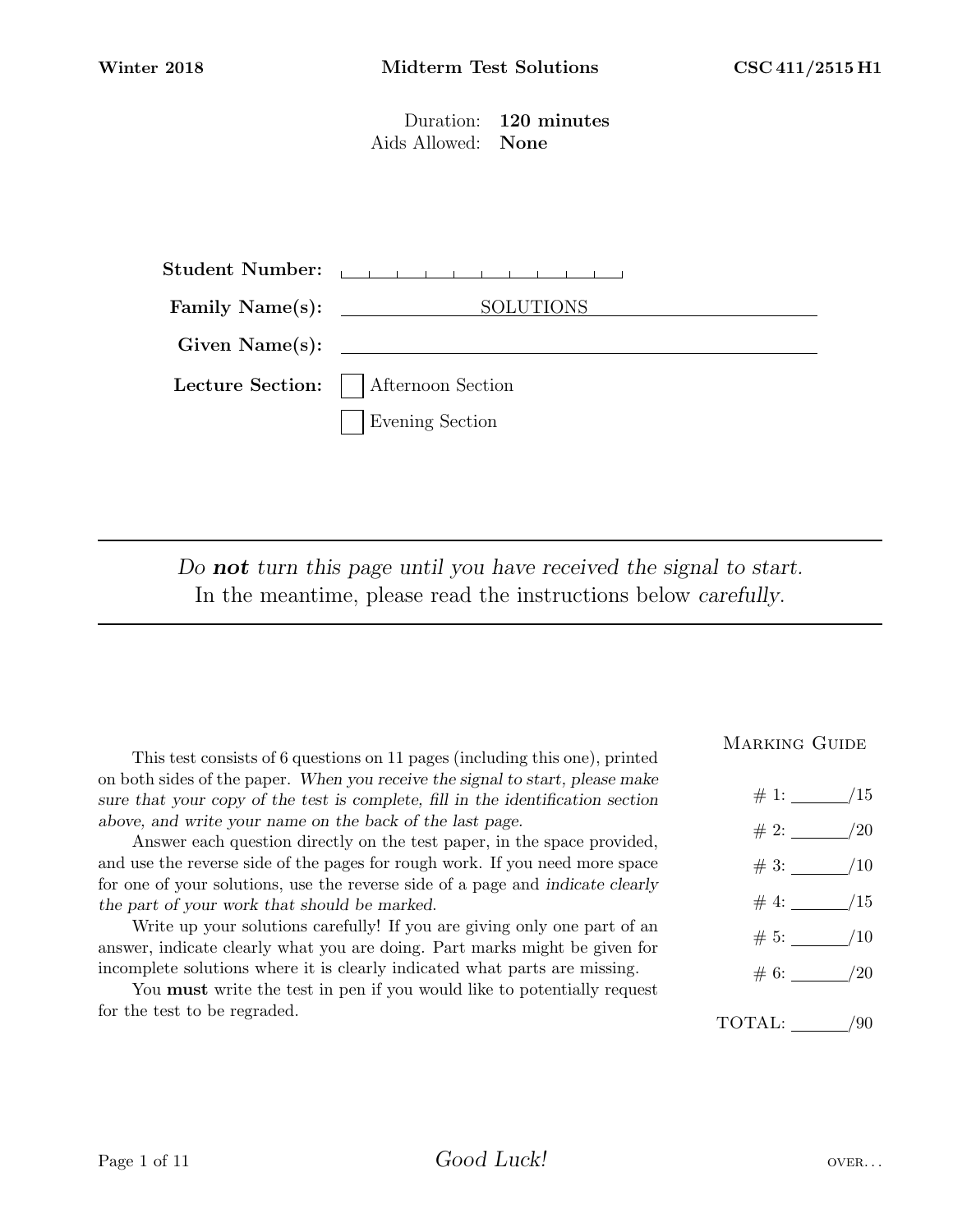# Question 1. [15 MARKS]

# Part  $(a)$  [3 MARKS]

We would like to use 1-Nearest Neighbour to classify the point  $p$  as either X or O using the training data shown below. What is the prediction if cosine distance (i.e, negative cosine similarity) is used as the distance measure? What is the prediction if Euclidean distance is used?

.

- (A) Cosine distance: O, Euclidean distance: X
- (B) Cosine distance: O, Euclidean distance: O
- (C) Cosine distance: X, Euclidean distance: X
- (D) Cosine distance: X, Euclidean distance: O



Explanation: the angle between vectors extending from the origin to  $p$  and a vector to an X is close to zero. The closest point to  $p$  is a circle.

**Part** (b)  $[3 \text{ Marks}]$ 

Which of the following learning curves demonstrates overfitting? Circle one of choices 1-5.

- 1. A
- 2. B
- 3. C
- 4. D
- 5. A and C



Explanation: the validation loss increased and the train loss decreased, indicating overfitting. The graph C is not a valid answer because training accuracy should be greater than validation accuracy during overfitting (in fact C is not a realistic training curve that you should encounter).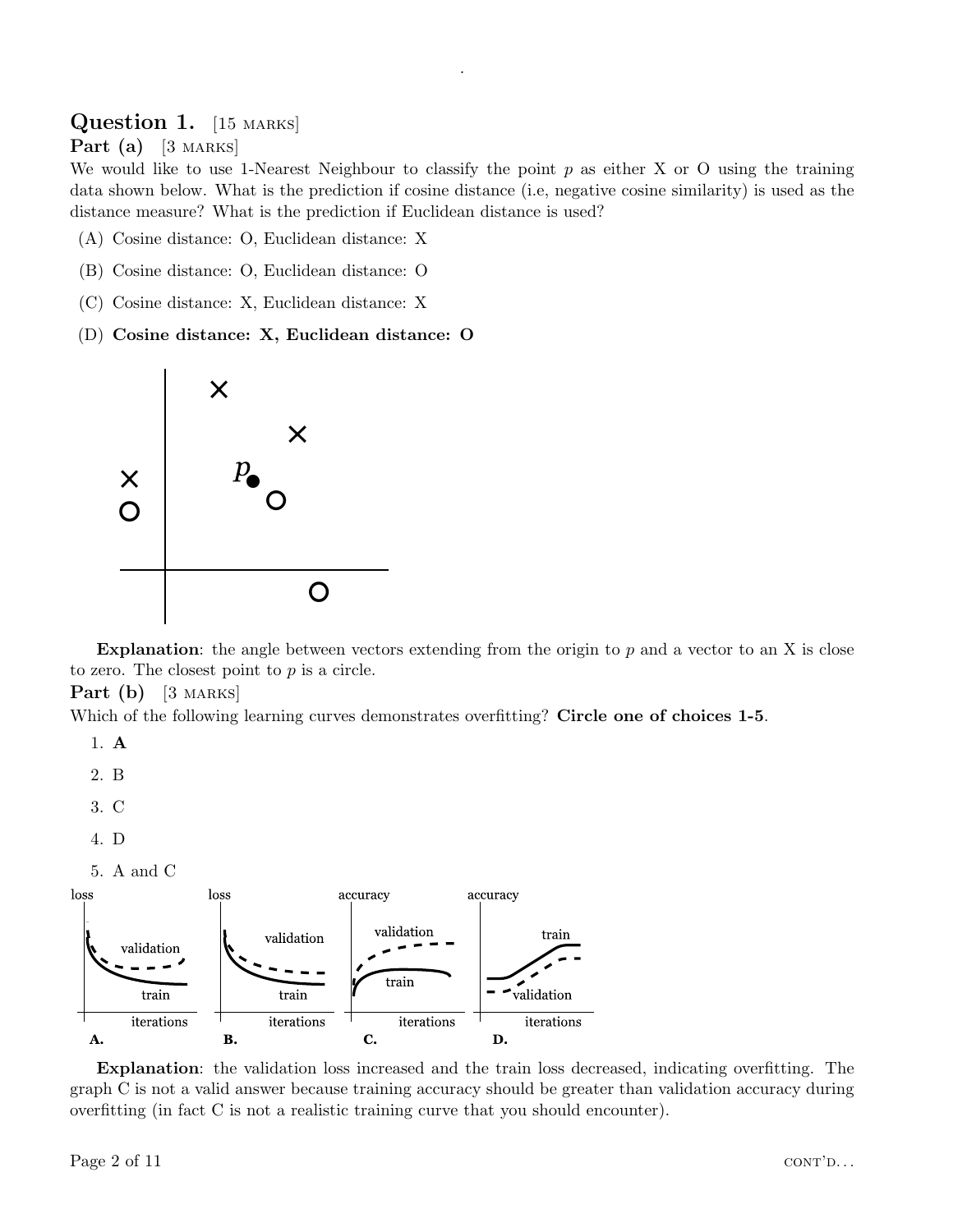# **Part** (c) [3 MARKS]

Suppose you train a logistic regression classifier and the learned hypothesis function is

$$
h_{\theta}(x) = \sigma(\theta_0 + \theta_1 x_1 + \theta_2 x_2),
$$

where  $\theta_0 = 6, \theta_1 = 0, \theta_2 = -1$ . Which of the following represents the decision boundary for  $h_\theta(x)$ ?



**Explanation:** the answer is  $(B)$ . We can rule out C and D because the decision boundary is independent of  $x_1$ . Additionally,  $h_\theta(x)$  is smaller than 0.5 for  $x_2 > 6$  (so the output is 0), and larger than 0.5 for  $x_2 < 6$  (so the output is 1).

# **Part** (d) [3 MARKS]

Alice and Bob, two students from the CSC411/2515 night section, walk home after lecture, and see what appears to be an alien spaceship floating in the sky. Alice concludes that aliens are real. How can we use Bayes' rule to explain why Bob might not reach the same conclusion?

- (A) Bob's reasoning is more like gradient descent with momentum, which can give different results than gradient descent without momentum.
- (B) Alice is using MAP inference, whereas Bob is using Maximum Likelihood inference.

### (C) Bob's prior beliefs about aliens' existence are different from Alice's.

(D) None of the above.

Explanation: Bob's prior about aliens  $P(aliens)$  is very small, and Alice's prior is larger, making it so that Alice's posterior  $P(aliens|spaceship) = \frac{P(spaceship|aliens)P(aliens)}{P(spaceship)}$  is larger than Bob's. (B) is wrong because ML inference means comparing  $P(spaceship|aliens)$  and  $P(spaceship|\neg aliens)$ . If Bob is doing that, he would more readily conclude that aliens exist. Other options don't really make sense.

Part  $(e)$  [3 MARKS]

Which of the following is (are) true about optimizers?

- (A) We can speed up training by using an optimizer that uses a different learning rate for each weight.
- (B) Dropout should not be used alongside momentum.
- (C) Reducing the batch size when using Stochastic Gradient Descent always improves training.
- (D) It does not make sense to use Stochastic Gradient Descent to train a linear regression model because linear regression is convex.
- (E) All of the above.

Explanation: When we discussed optimizers, we discussed ones (like AdaGrad, Adam, etc) that use different learning rates for each weight. (B) does not make sense. (C) is wrong since just using one example per batch can cause gradient estimates to be too noisy. (D) is wrong because if your dataset is large, it makes sense to subsample to compute gradients faster.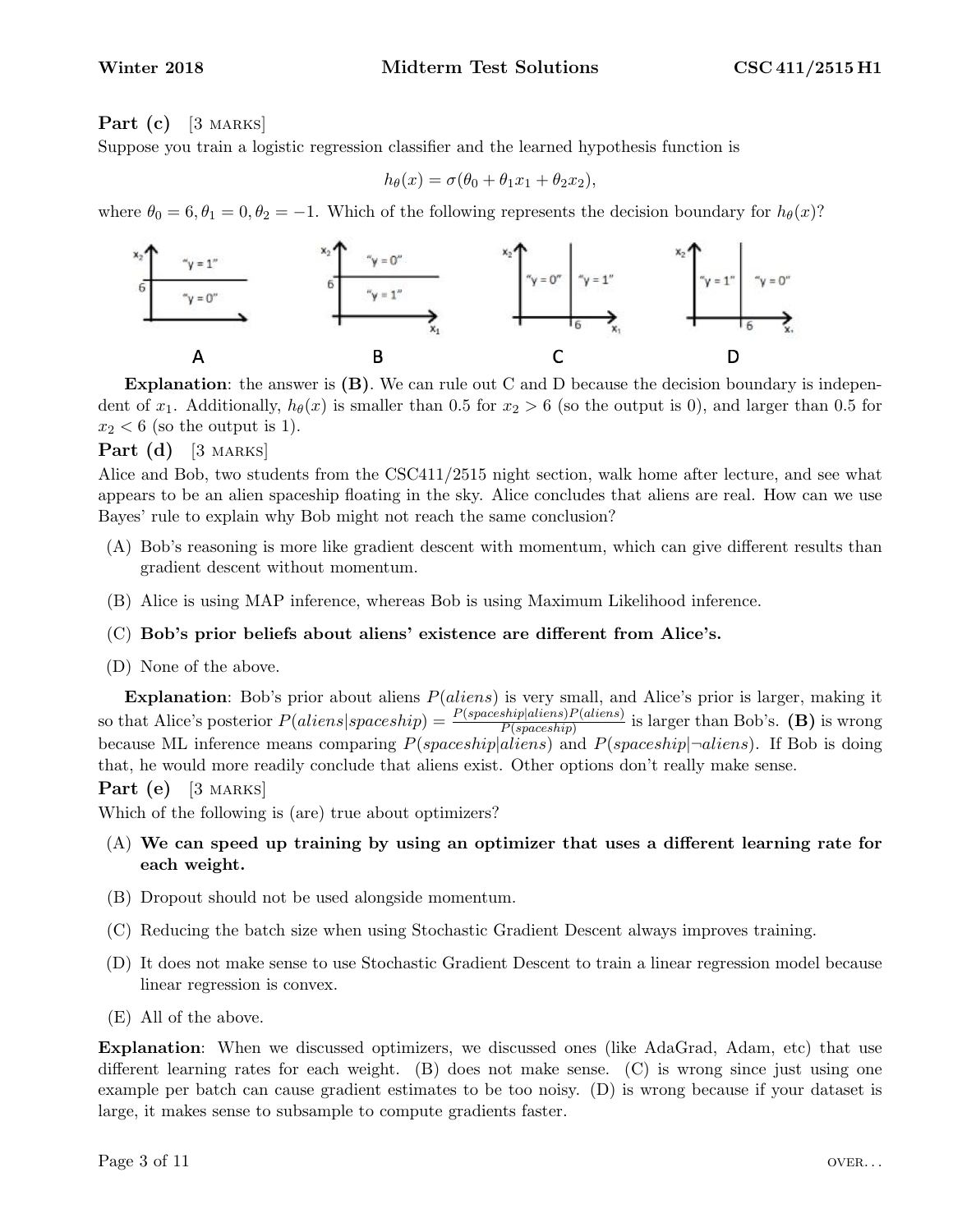# Question 2. [20 MARKS]

Your training set is  $D = \{ (x^{(1)}, y^{(1)}), (x^{(2)}, y^{(2)}), ..., (x^{(m)}, y^{(m)}) \}$ . Assume that your model for the data is

.

 $y^{(i)} \sim \text{Laplace}(\theta^T x^{(i)}, 1).$ 

The probability density function of the Laplace distribution with mean  $\mu$  and scale parameter b is

$$
f(x|\mu, b) = \frac{1}{2b} \exp\left(\frac{-|x-\mu|}{b}\right).
$$

Part (a)  $[5$  MARKS

Write down the formula for the likelihood of the training set D.

#### Solution:

The likelihood of the training set is the product of the probabilities of the  $y^{(i)}$ s given the  $x^{(i)}$ s:

$$
L_{\theta}(y|x) = \prod_{i=1}^{m} f(y|\theta^{T}x^{(i)}, 1) = \prod_{i=1}^{m} \left( \frac{1}{2} \exp(-|\theta^{T}x^{(i)} - y^{(i)}|) \right).
$$

Marking scheme: 4 points for likelihood, 1 point for the product.

**Part** (b)  $[15$  MARKS]

Suppose you would like to learn the model with penalized maximum likelihood, with an L1 regularization/penalty term. Derive the Gradient Descent update for this setting. Briefly justify every step. Draw a rectangle around the formula that you derived.

#### Solution:

The cost function is the negative log-likelihood plus a penalty term:

$$
cost_{L1} = -\log L_{\theta}(y|x) + \lambda ||\theta||_1
$$
\n(1)

$$
= -\log \prod_{i=1}^{m} \left( \frac{1}{2} \exp(-|\theta^T x^{(i)} - y^{(i)}|) \right) + \lambda ||\theta||_1 \tag{2}
$$

$$
= -\sum_{i=1}^{m} (-|\theta^T x^{(i)} - y^{(i)}|) + \lambda \sum_{j} |\theta_j|
$$
\n(3)

$$
= \sum_{i=1}^{m} |\theta^T x^{(i)} - y^{(i)}| + \lambda \sum_{j} |\theta_j| \tag{4}
$$

Now,

$$
\frac{\partial \text{cost}_{L1}}{\partial \theta_j} = \sum_{i=1}^m \text{sign}(\theta^T x^{(i)} - y^{(i)}) x_j^{(i)} + \lambda \text{sign}(\theta_j), \text{sign}(t) = \begin{cases} -1, & \text{if } t < 0 \\ 1, & \text{otherwise.} \end{cases}
$$
\nAnd the update rule is

\n
$$
\theta \leftarrow \theta - \alpha \begin{bmatrix} \frac{\partial \text{cost}_{L1}}{\partial \theta_1} \\ \frac{\partial \text{cost}_{L1}}{\partial \theta_2} \\ \frac{\partial \text{cost}_{L1}}{\partial \theta_k} \end{bmatrix}.
$$

Marking: 3 pts for Log-Likelihood, 2 pts for -LL+penalty, 3 pts for L1 penalty, 3 pts for gradient of  $\cos t + 2$  pts for gradient of absolute value, 2 pts for update.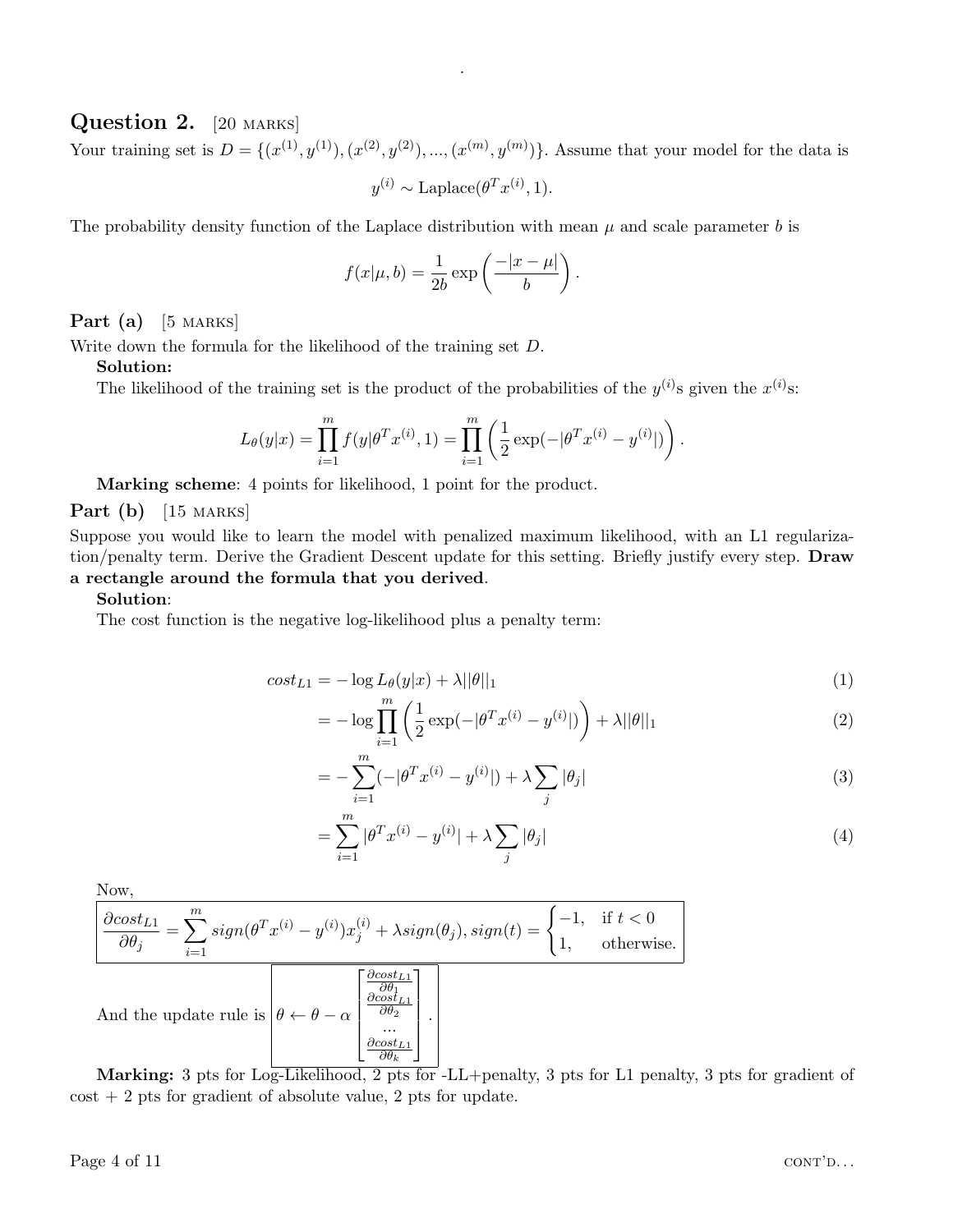# Question 3. [10 MARKS]

Suppose we are interested in a neuron in the 4-th layer of a convolutional neural network. What are two different methods of visualizing what the job of that neuron is? Do not just give names of algorithms or methods; give enough detail for the reader to be able to implement the methods you are describing.

# Solution:

We discussed multiple ways of figuring out what a neuron is doing.

Find the parts of the image that activate the neuron the most Pass a the training set (or another large image set) through the network, and find the images (say 10 of them) for which the activation of the neuron is the highest. Display the parts of the images that are relevant to the neuron.

One quick-and-dirty way to obtain the parts of the image that are relevant to the input is to set all the weights in the network to 1, set all the biases to 0, and compute

# ∂neuron/∂x<sup>i</sup>

for every *i*. The i's for which  $\partial neuron/\partial x_i := 0$  will represent the indices of the pixels that are relevant to the neuron (this will be a square in the image).

Compute the gradient with respect to the input Find an input image  $x$  on which the output of the neuron is high (otherwise there is nothing to explain), and compute

# ∂neuron/∂ $x_i$

for each dimension i for x. Then display the result as if it were an image:  $\partial neuron/\partial x$  can be reshaped to have the same dimensions as  $x$ .

Use Guided Backprop to produce a cleaner visualization than is possible with gradient with respect to the input Same idea as above, but modify the gradient computation procedure. When the "gradient" with respect to the input is compute using backprop, at every iteration, zero out the negative components of  $\partial layer_i/\partial layer_{i-1}$  before multiplying that by " $\partial neuron/\partial layer_i$ " to obtain "∂neuron/∂layer<sub>i-1</sub>". (Other ways to present this algorithm are possible)

Use gradient ascent Start with a random input. Keeping the weights fixed, use gradient ascent to maximize neuron activity. That is, use the following update rule

$$
x \leftarrow x + \alpha \frac{\partial neuron}{\partial x}
$$

until x converges. The converged x is an input image that will (locally) maximize neuron activation. This is a solution that we accepted, but in practise this method can be unpredictable.

Display the incoming weights to the neuron This is a neuron in the fourth layer of the ConvNet, so most solutions like that only got part marks. If you assume that the neuron is in the first fullyconnected layer, you can treat the incoming weights are as the weights coming in from k "images." Those can be displayed somehow, if some thought is put into it.

Marking: 5 points for each of the two methods. 1 points for naming the method, 4 points for details that allow someone to implement the method.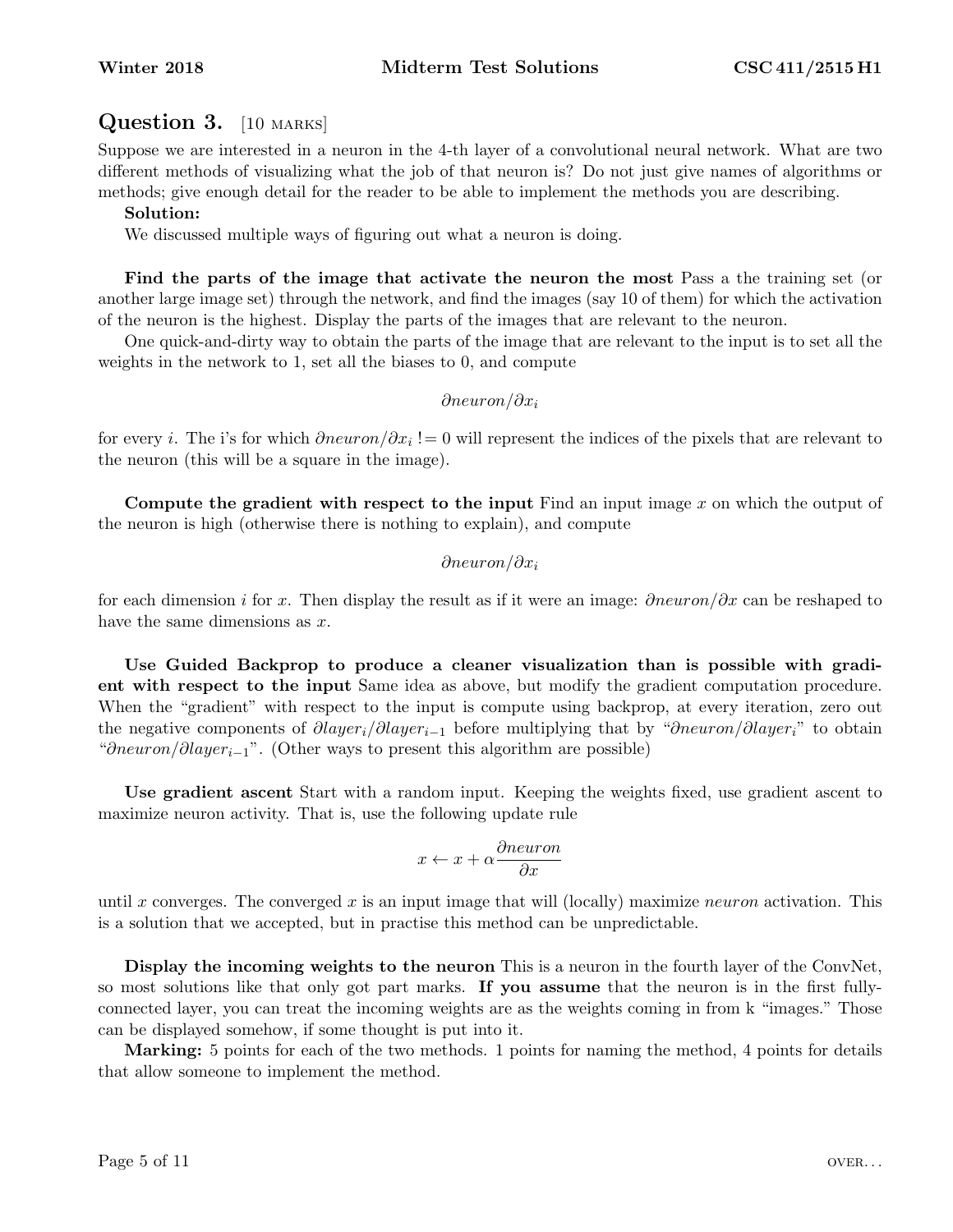# Question 4. [15 MARKS]

Bob would like to classify emails as spam or non-spam. He would like to estimate the probability that a new email e containing the keywords  $(w_1, w_2, ..., w_n)$  is spam by taking all the emails in the training set with those keywords, and then computing the proportion of those emails that are spam. Specifically, he estimates the probability using

.

 $P(\text{spam}|\text{new email } e) = \frac{\text{num. of spam emails with keywords } w_1, w_2, ..., w_n \text{ in the training set}}{\text{num. of total emails with keywords } w_1, w_2, ..., w_n \text{ in the training set}}.$ 

# Part (a)  $[3 \text{ Marks}]$

Explain why Bob's plan will generally not work.

**Solution:** The main issue here is the *curse of dimensionality*. For reasonably-sized training sets, num. of spam emails with keywords  $w_1, w_2, ..., w_n$  in the training set will just be 0, because it is unlikely for an email to contain n keywords for a large n. That means that we'll estimate 0 probability (or the probability will be undefined if the denominator is also 0) for most new emails.

Marking: 2 points for a good reason, 1 point for an explanation.

# Part  $(b)$  [5 MARKS]

Describe the datasets for which Bob's plan might work. Be specific: state which properties are required of the datasets.

Solution: Basically, we need a large enough dataset. Here is one way to estimate how large: we want at least, say, 10 emails with each possible set of keywords. We'd need on the order of  $2^n$  emails in the training set, where n is the number of keywords in the vocabulary.

Marking 4 points for explanation, 1 point for some kind of attempt to estimate the size of the training set.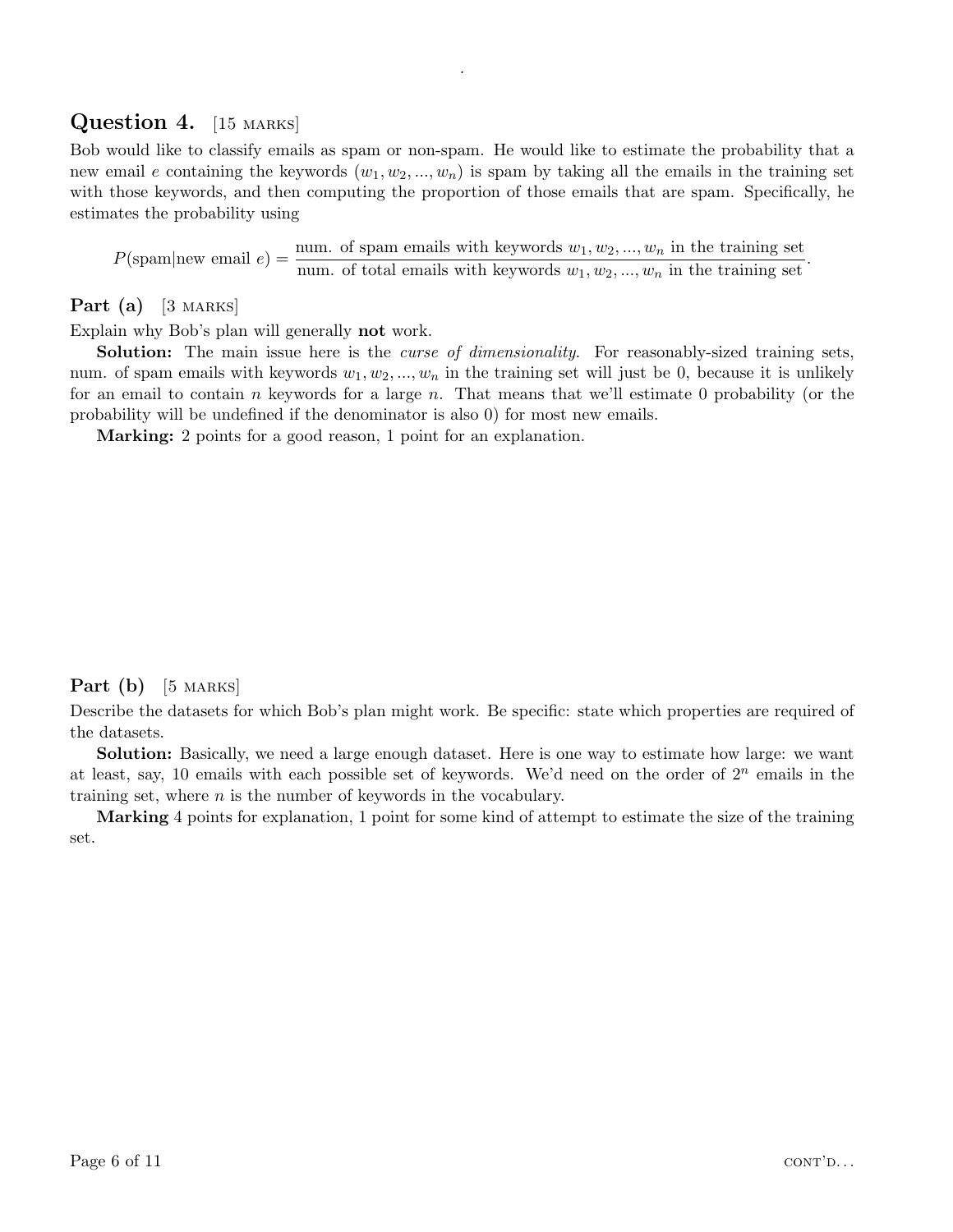# **Part** (c) [5 MARKS]

Describe how to estimate the probability that an email is spam using the Naive Bayes assumption. Your answer should include formulas.

Solution: This question is just asking you to say how to use Naive Bayes for text classification. The important things to understand here are: using Bayes' rule to compute  $P(spam|w)$  from  $P(w|spam)$ , factoring  $P(w|spam)$  into  $\prod_i P(w_i|spam)$  using the Naive Bayes assumption, and estimating the probabilities using counts.

Note that below, we'll definte the notation a little differently. First, assume there are  $n$  unique words in the training set. For a new email, let  $w_i = 0$  if the email contains word with index i, and  $w_i = 1$  otherwise.

Training:

$$
\hat{P}(w_i = 1 | spam) = \frac{\text{num. of spam emails containing } w_i}{\text{num. of spam emails}} \tag{5}
$$

$$
\hat{P}(w_i = 0 | spam) = 1 - \hat{P}(w_i = 0 | spam)
$$
\n(6)

$$
\hat{P}(w_i = 1 | \neg spam) = \frac{\text{num. of non-spam emails containing } w_i}{\text{num. of non-spam emails}} \tag{7}
$$

$$
\hat{P}(w_i = 0 | \neg spam) = 1 - \hat{P}(w_i = 0 | \neg spam)
$$
\n(8)

$$
\hat{P}(spam) = \frac{\text{num. of spam emails}}{\text{(9)}}
$$

$$
P(spam) = \frac{\text{num. or span of the image}}{\text{total num. of emails}}\tag{9}
$$

$$
\hat{P}(\neg spam) = 1 - \hat{P}(spam) \tag{10}
$$

Estimate using the Naive Bayes assumption:

$$
\hat{P}(spam|w_1, w_2, ..., w_n) \propto \hat{P}(spam) \prod_{i=1}^n \hat{P}(w_i|spam)
$$

$$
\hat{P}(\neg spam|w_1, w_2, ..., w_n) \propto \hat{P}(\neg spam) \prod_{i=1}^n \hat{P}(w_i|\neg spam)
$$

$$
P(spam|w_1, w_2, ..., w_n) = \frac{\hat{P}(spam) \prod_{i=1}^n \hat{P}(w_i|spam)}{\hat{P}(spam) \prod_{i=1}^n \hat{P}(w_i|spam) + \hat{P}(\neg spam) \prod_{i=1}^n \hat{P}(w_i|\neg spam)}
$$

**Marking:** 2 points for computing  $\hat{P}(w_i = 1|spam)$ , 2 points for computing  $P(spam|w_1, w_2, ..., w_n)$ , 1 point for putting it all together.

**Part** (d)  $[2$  MARKS

Why does the Naive Bayes assumption address a problem with Bob's plan?

We are now estimating  $\hat{P}(w_i|spam)$  using  $\frac{num. \text{ of spam emails containing } w_i}{num. \text{ of spam emails}}$ , which will be a lot less sparse: the counts will be zero less frequently because we just need one keyword to appear in the training email instead of a combination of many keywords. We need a much more reasonably-sized training set.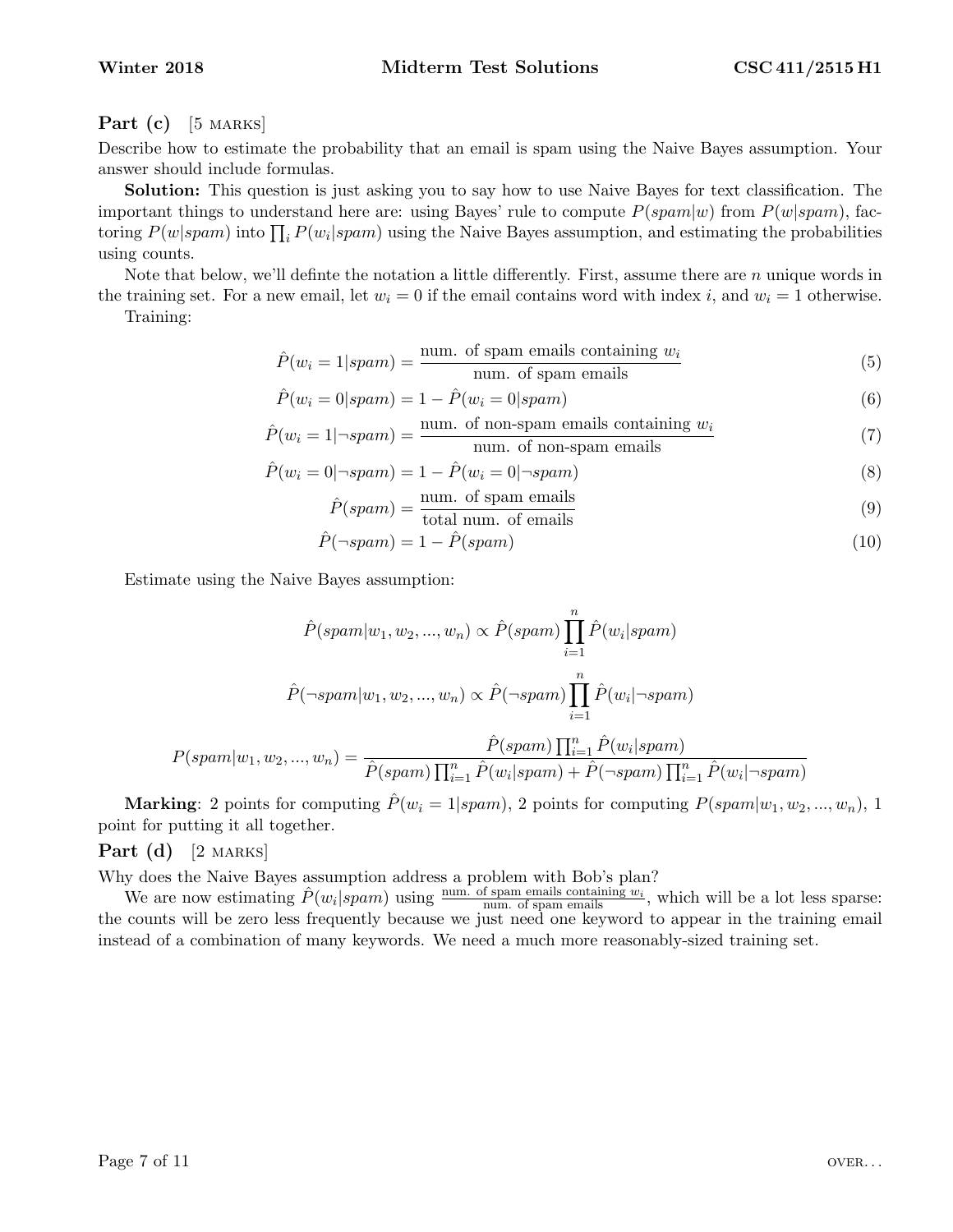# Question 5. [10 MARKS]

Explain why a one-hidden-layer neural network is less likely to overfit if it has fewer units in the hidden layer. You should assume the reader is familiar with neural networks, but you should not assume that the reader is familiar with other concepts from CSC411/2515.

.

# Solution:

The big idea here is that more neurons means that the network is able to represent a larger set of functions, so that the network can do very well on the training set, but possibly poorly on new data.

If the hidden layer is large enough, each neuron in the network can specialize in detecting a particular input in the training set (by making the weights incoming to it to look like that particular input, making the activation large on that particular input). That way, the network could get perfect performance on the training set, by connecting with a large positive weight the neuron in the hidden layer that is specializing in detecting a specific input  $x^{(i)}$  to the output neuron that corresponds to the appropriate label  $y^{(i)}$ .

However, this would tend to make it so that the network is modelling the peculiarities of the training set – "templates" for inputs that look like examples in the training set are unlikely to work very well on new input.

A smaller network cannot do the same thing: the best thing to do for a smaller network is to make the hidden units activate on many possible inputs. This means that the neurons will be more likely to work appropriately on new inputs.

Note: One way to prove that a one-hidden-layer neural network (A) with more hidden units will have greater capacity than the same network with fewer hidden units (B), is that any function in the hypothesis space of A is also in the hypothesis space of B. That is, for any function in the hypothesis space of A, the same function can be recreated in B by using setting the weight going in and out of the additional neurons to zero. We did not require this proof.

Marking: 10 points for good answers, down to 5 for worse answers that contain correct statements.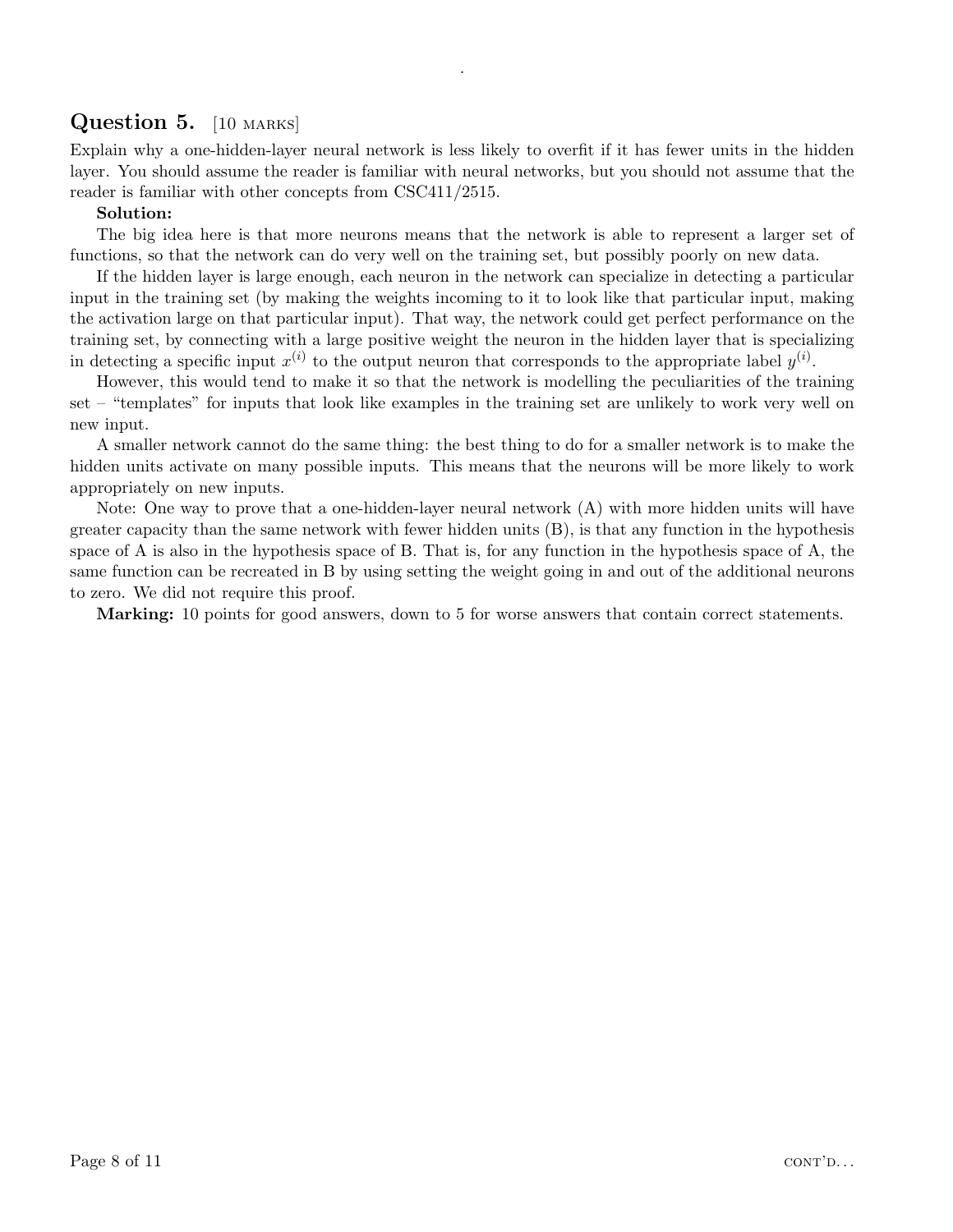# Question 6. [20 MARKS]

The Poisson distribution is used to model data that consists of non-negative integers. Its probability mass function is  $p(k) = \frac{\lambda^k e^{-\lambda}}{k!}$  $\frac{e^{-\lambda}}{k!}$ . For the dataset  $\{k_1, k_2, k_3, ..., k_n\}$ , the maximum likelihood estimate for  $\lambda$  is 1  $\frac{1}{n}\sum_{j=1}^n k_j.$ 

Suppose you observe  $m$  integers in your training set. Your model assumption is that each integer is sampled from one of two different Poisson distributions. You would like to learn this model using the EM algorithm.

# **Part** (a)  $[2$  MARKS

List all the parameters of the model.

# Solution:

 $\pi_1, \pi_2$  – the probabilities that a sample would come from the first or the second probability distribution. (N.B.: we could also just set  $\pi_2 = \pi$  and have  $\pi_1 = 1 - \pi$ ).

 $\lambda_1, \lambda_2$  – the parameters of the two Poisson distributions.

**Marking:** 1 point for each of  $\pi$  and  $\lambda$ .

**Part**  $(b)$  [4 MARKS]

What is the likelihood of the training set under the model?

**Solution:** We accepted various answers. If we don't know the assignments  $\{z_i\}$  (with  $z_i = 1$  if  $k_i$  came from the first Poisson distribution), we can write:

$$
P(k_1, k_2, ..., k_m | \pi, \lambda) = \prod_{i=1}^m \sum_{z_i \in \{1,2\}} P(k_i, z_i | \pi, \lambda) = \prod_{i=1}^m \sum_{z_i \in \{1,2\}} P(k_i | z_i, \lambda) P(z_i | \pi) = \prod_{i=1}^m \sum_{z_i \in \{1,2\}} p_{\lambda_{z_i}}(k) \pi_{z_i}.
$$

If we do know the z's, we can write

$$
P(k_1, k_2, ..., k_m | \pi, \lambda, z) = P(k_1, k_2, ..., k_m | \lambda, z) = \prod_{i=1}^m p_{\lambda_{z_i}}(k_i)
$$

Here,  $p_{\lambda}(k) = \frac{\lambda^k e^{-\lambda}}{k!}$  $\frac{e^{-\lambda}}{k!}$ .

Marking: 1 point for decomposition, 1 point for mixing proportions, 1 point for correct likelihood terms, 1 point for combining correctly

### Part  $(c)$  [7 MARKS]

Derive the E-step for this model. Your answer should include a mathematical justification. **Draw a** rectangle around the formula that you derived.

### Solution:

We would like to calculate the *soft assignments* for each one of the ks. The intuition here is that the close the k is to  $\lambda_1$ , the more likely it is that it was genrated by the first distribution. We do the same thing we did for the Mixture of Gaussians model.

$$
P(z_i = 1|k_i, \pi, \lambda) \propto P(k_i|z_i = 1, \pi, \lambda)P(z_i = 1) = p_{\lambda_1}(k_i)\pi_1
$$
  

$$
P(z_i = 2|k_i, \pi, \lambda) \propto P(k_i|z_i = 2, \pi, \lambda)P(z_i = 2) = p_{\lambda_2}(k_i)\pi_2
$$

So the E-Step is:

$$
w_{i,1} \leftarrow P(z_i = 1 | k_i, \pi, \lambda) = \frac{p_{\lambda_1}(k_i)\pi_1}{p_{\lambda_1}(k_i)\pi_1 + p_{\lambda_2}(k_i)\pi_2}, w_{i,2} \leftarrow P(z_i = 2 | k_i, \pi, \lambda) = 1 - (z_i = 1 | k_i, \pi, \lambda)
$$

Marking: 1 point for getting the general idea, 3 points for some progress with the math, 5 points for significant progress with the math.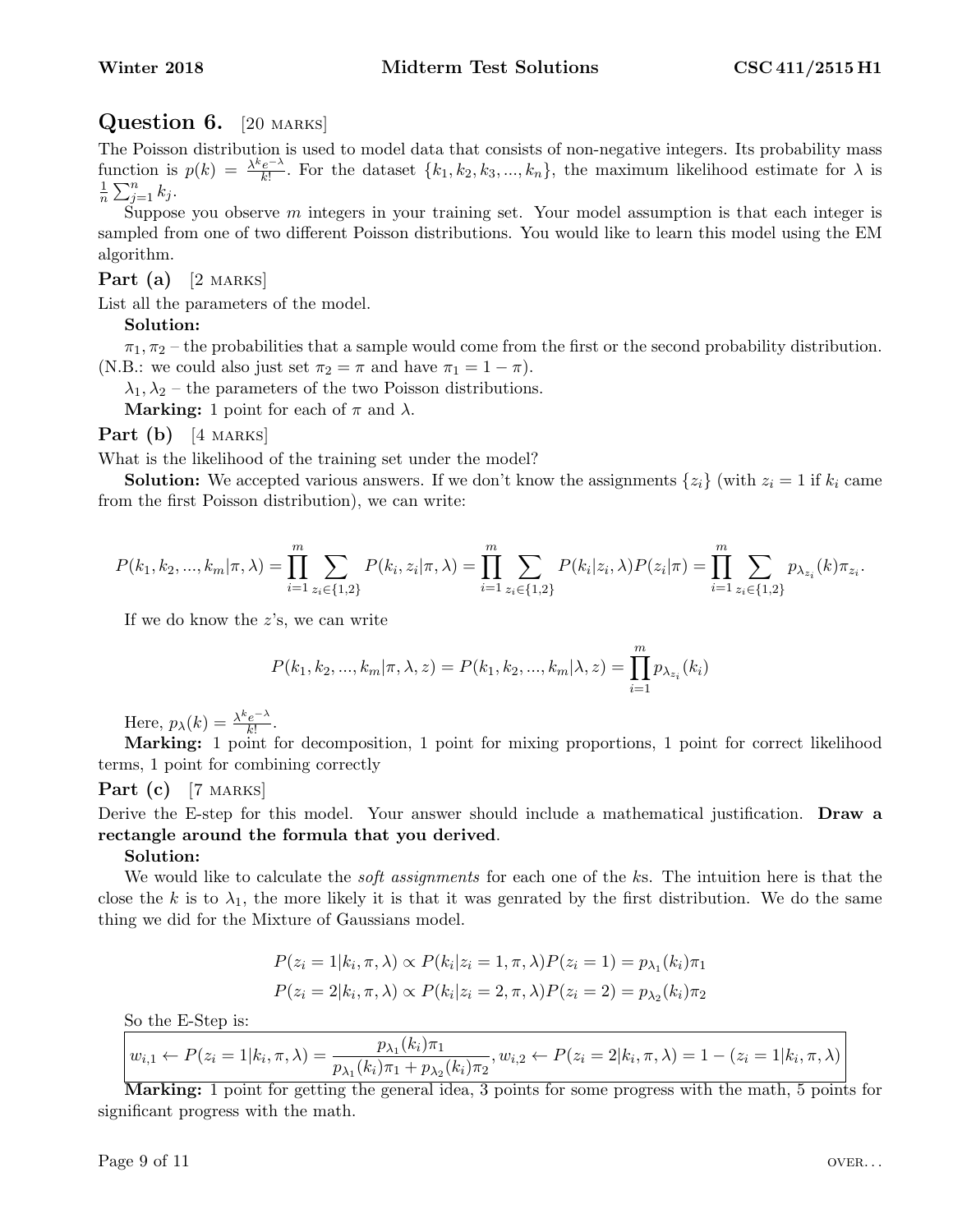# Part (d) [7 MARKS]

Derive the M-step for this model. Your answer should include a mathematical justification. Draw a rectangle around the formula that you derived.

.

#### Solution:

We would now like to find the  $\pi$  and  $\lambda$  using the soft assignments.

We can compute the expectation of the number of samples from each distribution (note that this was not required for the solution – an answer involving the  $w$ 's is enough).

$$
N_1 = E[\sum_i I[z_i = 1]] = \sum_i P(z_i = 1) = \sum_i w_{i,1}
$$

$$
N_2 = E[\sum_i I[z_i = 1]] = \sum_i P(z_i = 2) = \sum_i w_{i,2}
$$

Now the average of the integers for each distriubtion, using the soft assignments, is:

$$
\mu_1 = \frac{\sum_i w_{i,1} k_i}{\sum_i w_{i,1}}
$$

$$
\mu_2 = \frac{\sum_i w_{i,2} k_i}{\sum_i w_{i,2}}
$$

To estimate the  $\pi$ , using the expected counts: compute  $N_1/(N_1 + N_2)$  and  $N_1/(N_1 + N_2)$ . The M-step is then:

| $w_i$ | $\mu$              |                    | w                                           | $\sim$ $\sim$                  |
|-------|--------------------|--------------------|---------------------------------------------|--------------------------------|
|       | <u>່ ⁄\∠</u><br>บร | .<br><b>.</b><br>W | $\cdot$ $\cdot$<br>$\cdot w_i$<br>$w_{i,2}$ | 0.11<br>$w_i$<br><u>.</u><br>. |

**Marking:** 3 for correct update of the  $\pi$ s. 2 points for each of  $\lambda_1$ ,  $\lambda_2$ .